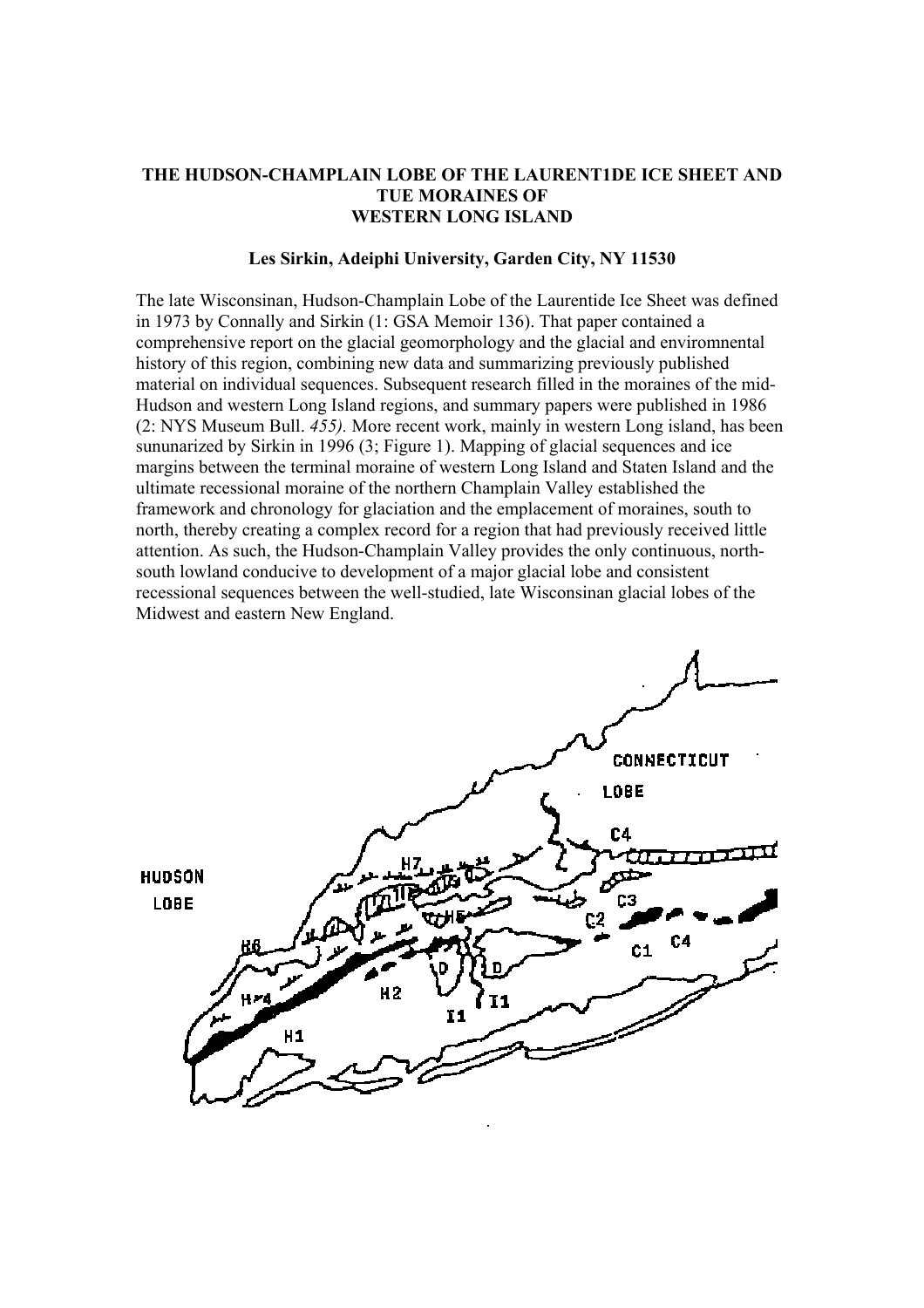## Fig. 1. Late Wisconsinan Moraines of Western Long Island

Long Island end and recessional moraines:

|                                                       |                     | Compound Loc                         |
|-------------------------------------------------------|---------------------|--------------------------------------|
| Hudson Lobe                                           |                     | Cl                                   |
| H1 Harbor Hill<br>H <sub>2</sub> Jericho              | Interlobate Zone Ii | Ronkonkoma<br>C <sub>2</sub> Stony   |
| H <sub>4</sub> Oyster Bay<br>H <sub>5</sub> Northport | D Deltas            | <b>Brook</b><br>C <sub>3</sub> Mount |
| <b>H6 Sands Point</b>                                 |                     | Sinai                                |
| H7 City Island                                        |                     | C <sub>4</sub> Roanoke               |
|                                                       |                     | Point                                |

Connecticut Lobe

This study was one of the first to integrate glacial geomorphology with pollen stratigraphy and radiocarbon dating in a synthesis of data that brought forth several important revelations or conclusions, as summarized here. This approach is referred to as the 'geomorphic methed.' In most pollen studies in glaciated regions, the emphasis was on defining and dating pollen zones, thereby attempting to reconstruct forest migration over time and infer changing climate. In this approach, which could be called the 'botanical method.' the pollen record, taken from the most appealing or seemingly complete and undisturbed lake or bog, became a regional snapshot of these phenomena and the main source of stratigraphic data. Whether or not the site was on mappable glacial deposits was not a concern. Often, radiocarbon dates from the base of the organic-rich sediments of the bog (bog-bottom dates)were interpreted as appropriate ages for regional glacial events, as well. In actuality, these dates were too young, as generally confirmed by the pollen zones from which they came. In the geomorphic method, the site selected for pollen studies was located on the geomorphic feature to be evaluated, for example, the distal slope of the terminal moraine. The method also required that the bog be located in a closed depositional system with exclusively internal drainage. Furthermore, the bog should be resting on and directly related to that geomorphic event as established through detailed field mapping. And finally, the base of the stratigraphic section was set at the contact with glacial deposits, thus including all of the lake sediment below the base of the organics. Constraints on core retrieval from the site required sampling of the glacial substrate, along with the usual high quality core extraction techniques. The method also required pollen stratigraphy for each glacial sequence, wherever feasible or conveniently possible. Bog bottom ages in the geomorphic method were obtained from whole sediment samples taken at the glacial contact, and ages were calculated from bog or lake sediment deposition rates (2a, b, c). It should be noted that radiocarbon dating throughout most of this region was by the conventional method; AMS dating not being generally available.

Thus, it was revealed that:

1) The established ages for glacial events in southern New England and regions bordering the Hudson-Champlain lowland to the west were based on radiocarbon dates that were stratigraphically too young. These were mainly the misnamed 'bog-bottom' dates.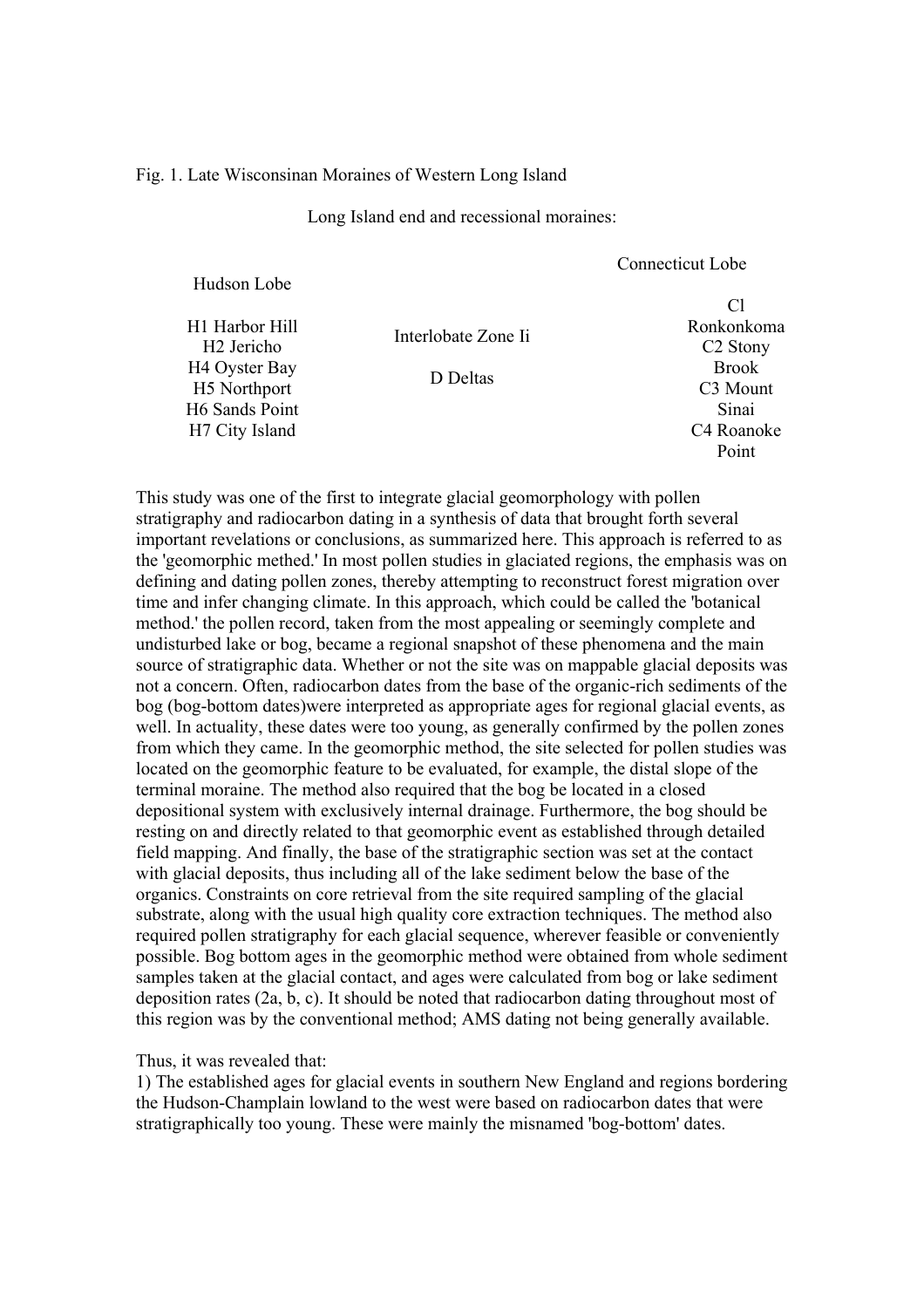Consequently, the chronology from the pollen record as applied to glacial events was a

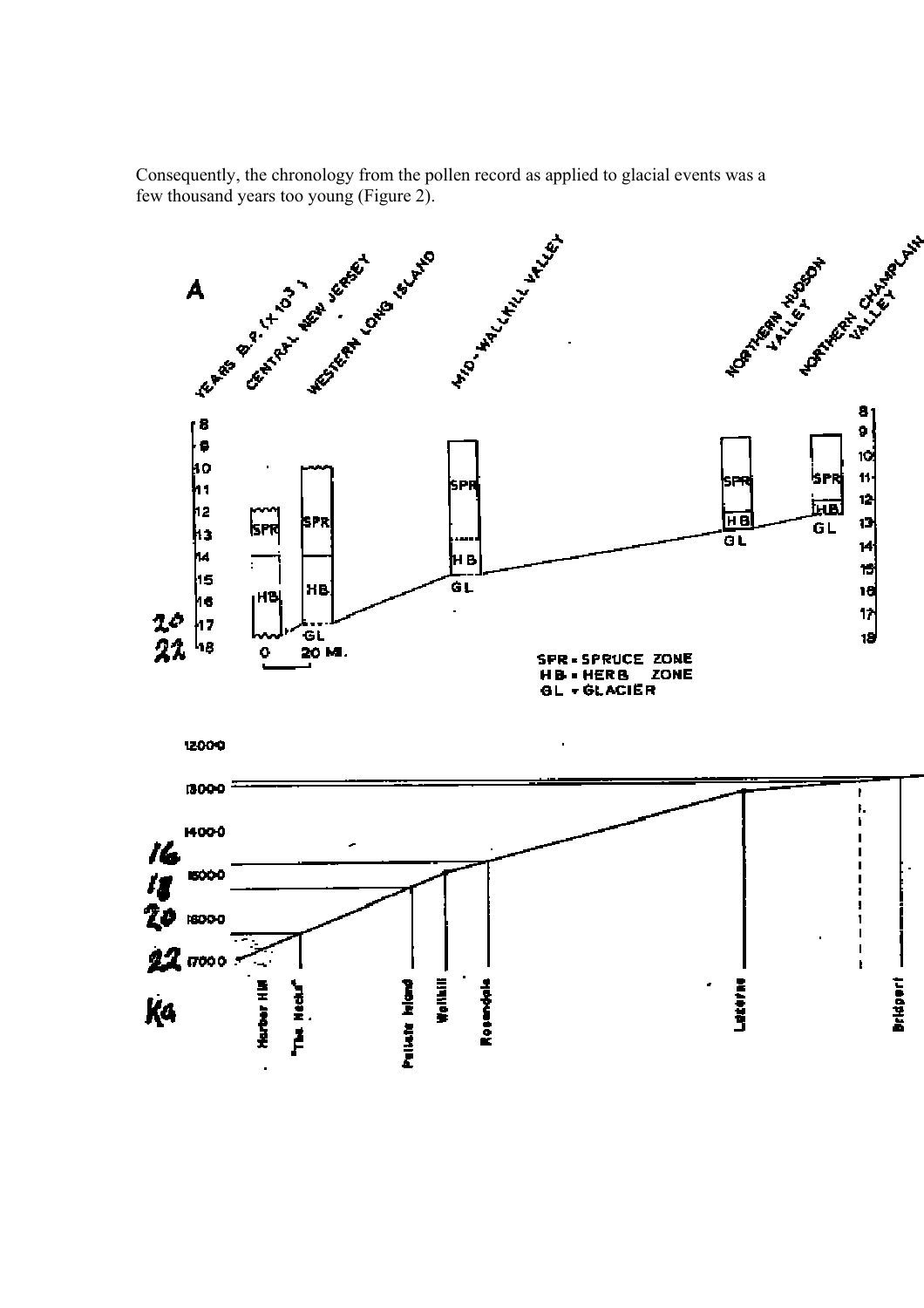*Figure 2. Time-distance relationships during deglaciation of the Hudson-Champlain Valley.* 

*A. Migration of spruce and herb pollen zones following deglaciation. B. Ages for deglacial events. Note corrected ages in the left column. "The Necks" is short for "The ice stand on the Necks" = now the Sands Point Moraine.*

2) A few 'too old' ages also emerged. These were rejected because they did not fit the 'too young' curve. With the Hudson-Champlain work in hand, cross correlation of pollen zones showed that some of these ages were probably appropriate (2c).

3) Correlation of pollen strat.igraphies showed that the surficial deposits of the tenninal and recessional moraines. especially the glacial surfaces of western Long Island were all late Wisconsinan in age. It also supported field evidence of recessional moraines in western Long Island, and the morphostratigraphic base for restricting the Harbor Hill Moraine to the terminal moraine of the Hudson-Champlain Lobe. The 22.000 year old terminal moraine of western Long Island could hardly be contemporaneous with the 20.000 year old recessional moraine (the Roanoke Point Moraine) along the north shore of eastern Long Island (Figure 2).

4) Field evidence also showed the existence of contiguous glacial lobes and comparable glacial deposits east of the Hudson-Champlain Lobe sequences with discrete interlobate zones and interlobate deposits. For example, the Manetto Hills-Dix Hills interlobate deltaic complex separates the Hudson-Champlain Lobe and Connecticut Lobe glacial sequences in west central Long Island. The Ronkonkoma Moraine is restricted as the terminal moraine of the Connecticut Lobe (4). While of the same age, each lobe of the ice front generated a distinct terminal moraine segment and sets of recessional moraines (3, 4).

5) Subsequent detailed correlations of radiocarbon-dated glacial sequences and pollen stratigraphies, both east and west of the Hudson-Champlain Lobe confinned the revised chronology for late Wisconsinan glaciation and recession of the ice (2c, 4). Similarly, data from full and late glacial age sites in the unglaciated terrain south of the late Wisconsinan ice margin are consistent in age and pollen stratigraphy with those of the Hudson-Champlain Lobe (5).

6) Glacial tectonics in the zone of the terminal moraine and radiometric dating of mid-Wisconsinan fossiliferous sediments restricts the position of the contact between the late Wisconsinan glacial deposits and those of the earlier, lllinoian glaciation (the lower drift of Sirkin, *1995,* 19%). The contact is logicaly placed at the top of undisturbed deposits of the earlier glaciation. Thrusted masses of older sediment engulfed in younger outwash are included as clasts in the younger unit. The upper till, referred to in the literature as the Roslyn Till, caps the zone of deformation and is attributed to the development of the recessional sequence of deposition of the late Wisconsinan ice.

In summary, the Hudson-Champlain Lobe of the Laurentide glacier has yielded a detailed history of advance and recession between the terminal moraine and the northern